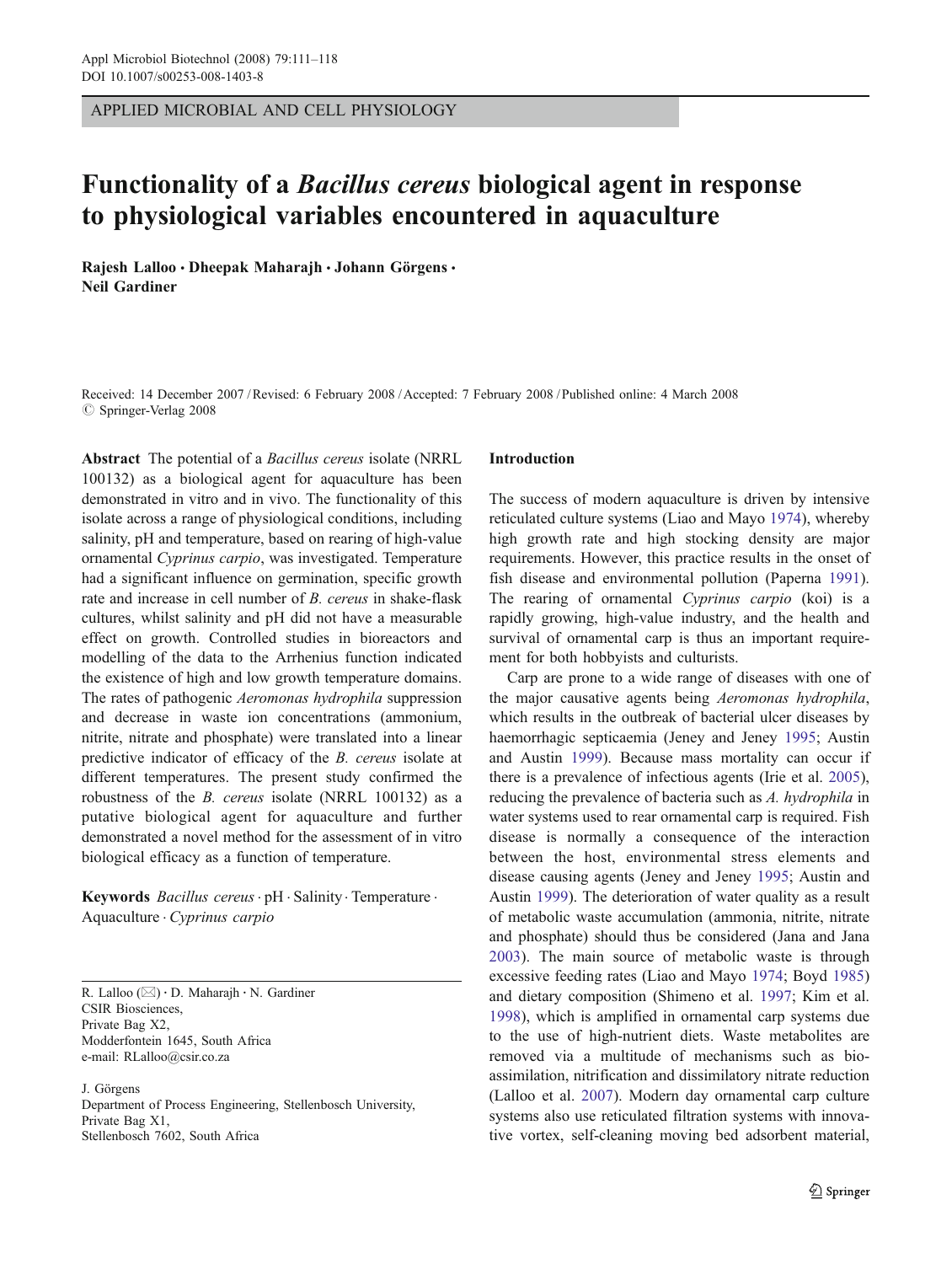112 Appl Microbiol Biotechnol (2008) 79:111–118

ultraviolet and ozone sterilizers, which allow for the removal of excess particulate matter, bacterial cells and organic material. Addition of fresh water, to decrease concentrations of waste metabolites, causes effluent purges resulting in negative environmental impact.

Conventional methods, such as disinfectants and chemotherapeutics, have been used to treat bacterial disease; however, these result in the development of resistance in pathogenic organisms and chemical residues with detrimental effects to end users and the environment (de Kinkelin and Michel [1992](#page-6-0); Moriarity [1999;](#page-7-0) Barker [2000](#page-6-0); Sze [2000](#page-7-0); Verschuere et al. [2000;](#page-7-0) Jana and Jana [2003](#page-7-0)).

Bacterial amendments have emerged as an appropriate alternative to the use of antibiotics in aquaculture (Vanbelle et al. [1990](#page-7-0); Hong et al. [2005](#page-7-0)) and have demonstrated the potential to improve water quality, decrease pathogen load and reduce fish mortality (Moriarity [1999;](#page-7-0) Skjermo and Vadstein [1999;](#page-7-0) Fast and Menasveta [2000;](#page-6-0) Jana and Jana [2003\)](#page-7-0). Gram-positive Bacillus species are an attractive option as a bacterial amendment for aquaculture as these organisms are found naturally in sediments, are ingested by animals and are unlikely to use genes for antibiotic resistance or virulence from gram-negative organisms such as Aeromonas spp. (Moriarity [1999](#page-7-0)). Furthermore, bacterial spores of the genus Bacillus have several advantages compared to vegetative cells, such as resistance to toxic compounds, temperature extremes, desiccation and radiation (Wolken et al. [2003](#page-7-0)), thus allowing for the formulation of stable products (Hong et al. [2005](#page-7-0); Ugoji et al. [2006](#page-7-0)). Several spore-forming bacteria, such as B. coagulans, B. subtilis, B. clausii, B. cereus and B. toyoi, are already exploited as components of products for human and animal use (Sanders et al. [2003](#page-7-0)).

A natural isolate of Bacillus cereus (NRRL 100132) was shown previously to inhibit pathogenic A. hydrophila and to decrease the concentrations of ammonia, nitrite, nitrate and phosphate ions in previous in vitro and in vivo studies (Lalloo et al. [2007\)](#page-7-0). The application of biological agents requires demonstration of the tolerance of the microorganism to the conditions in which they must perform (Moriarity [1999;](#page-7-0) Gross et al. [2003\)](#page-6-0), in particular their ability to germinate and grow (Wolken et al. [2003\)](#page-7-0). The functionality of a biological agent is often affected by physiological conditions such as salinity, pH and temperature, and biological agents must remain functional and effective over a wide range of harsh physiological conditions (Guetsky et al. [2002\)](#page-6-0). The benefits of bacterial additives to water and the tolerance of biological agents to the physiological conditions of the environment in which they are applied have not been sufficiently demonstrated (Fast and Menasveta [2000\)](#page-6-0) due to the lack of in vitro investigation of the interaction between key physiological variables. This is the first reported study of the effects of key physiological variables on the functionality of a putative biological agent targeted for use in the rearing of ornamental C. carpio.

# Materials and methods

#### Microorganisms and inocula

The B. cereus (NRRL 100132) isolate (Lalloo et al. [2007](#page-7-0)) was cultured in medium containing  $0.8\%$  m v<sup>-1</sup> yeast extract, 0.005% m v<sup>-1</sup> MnSO<sub>4</sub>, 0.01% m v<sup>-1</sup> CaCl<sub>2</sub> and 0.03% m v<sup>-1</sup> MgSO<sub>4</sub>·7H<sub>2</sub>O for 24h at 30°C, pH7.0 and 180rpm in an orbital shaker (Innova 2300, New Brunswick Scientific, Edison, USA). A. hydrophila (ATCC 7966), a fish pathogen, was similarly cultured on selective media (Kielwein et al. [1969;](#page-7-0) Kielwein [1971](#page-7-0)). Both cultures were obtained in cryopreserved form from cell banks and prepared according to Meza et al. ([2004\)](#page-7-0). Resultant cultures were used as inocula for experiments. All materials used in the present study were obtained from Merck (Darmstadt, Germany), unless otherwise specified.

# Cultivation and media

Cultivation of B. cereus in shake-flasks over a range of salinity, pH and temperature were performed according to a Box Behnken matrix experimental design, followed by statistical analysis of the data using the Design Expert-6 software (Stat-Ease, Minneapolis, USA). The ranges for the numeric factors conformed to the tolerable ranges for the rearing of ornamental C. carpio (Lammens [2004\)](#page-7-0), whereby NaCl between 0% and 1% m m<sup>-1</sup>, pH between 6 to 9 and temperatures between 4°C and 30°C were tested. Shakeflask experiments were conducted in activation media  $(0.075\% \text{ m m}^{-1}$  spray-dried corn steep liquor and 0.025% m m<sup>-1</sup> dextrose monohydrate) developed previously (data not presented), and supplemented with NaCl according to the experimental design. Spray-dried corn steep liquor was obtained from Roquette (Lestrem, France). The pH of the media was adjusted to the desired value using either 20% m  $v^{-1}$ NaOH or  $10\%$  m v<sup>-1</sup> H<sub>2</sub>SO<sub>4</sub>. Media was prepared, inoculated and incubated at the desired temperatures as described previously (Lalloo et al. [2007](#page-7-0)). Experiments were sampled two hourly. Specific growth rate  $(\mu)$ , germination ratio and increase in viable cell number were the responses measured.

Cultivation of B. cereus across a range of temperatures (4 $\rm ^{o}C$ , 13 $\rm ^{o}C$ , 16 $\rm ^{o}C$ , 20 $\rm ^{o}C$ , 25 $\rm ^{o}C$  and 30 $\rm ^{o}C$ ) was conducted in Braun Biostat B fermenters (Sartorius BBI Systems, Melsungen, Germany). The activation media was prepared to a volume of 1,400ml in the fermenter and sterilized at 121°C for 30min. The pH of the media was adjusted in situ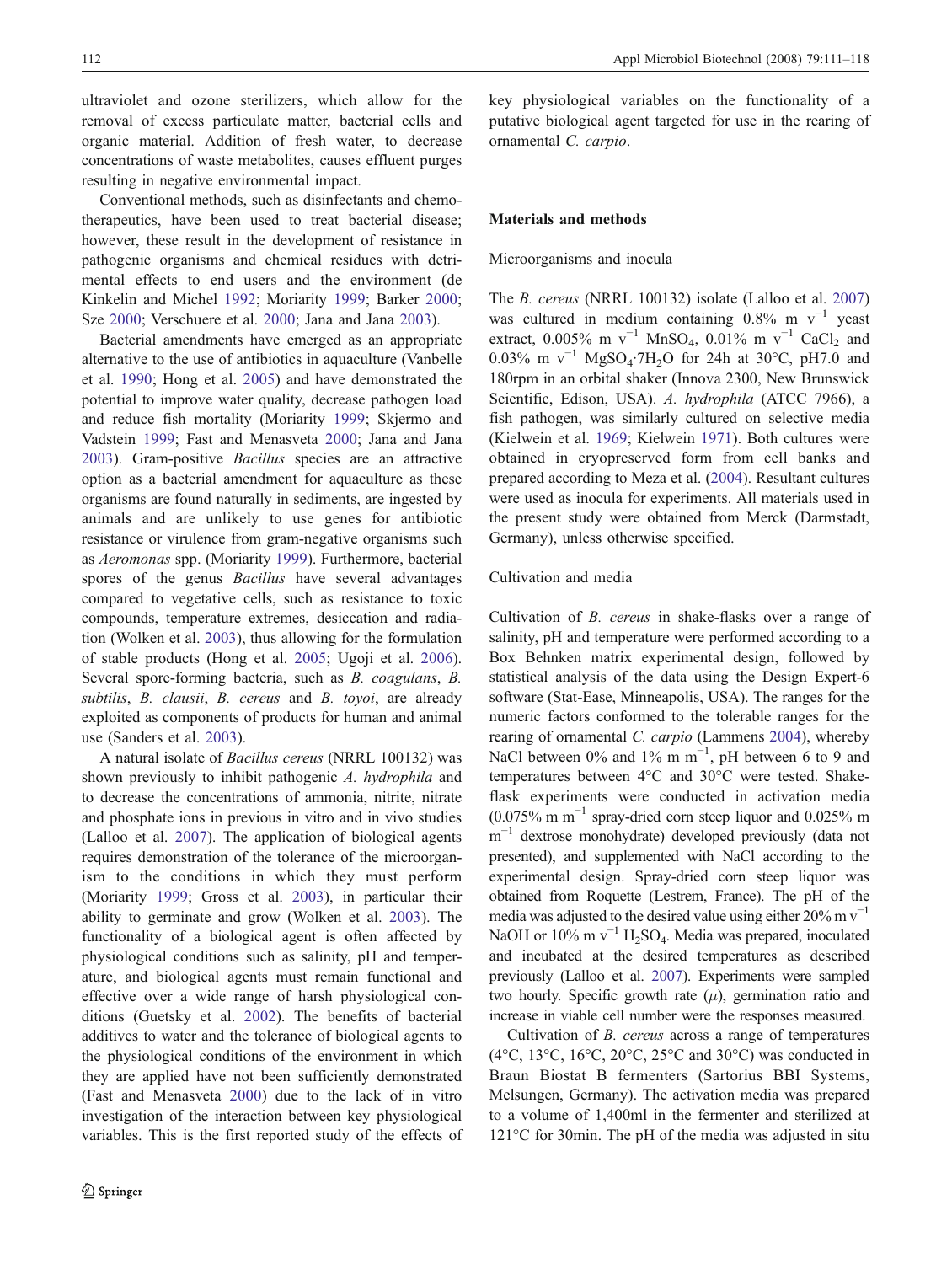<span id="page-2-0"></span>to 7.5 with 20% m  $v^{-1}$  NaOH, followed by inoculation with B. cereus culture to result in an initial concentration of  $1 \times$  $10^5$ CFU ml<sup>-1</sup>. The airflow was maintained at 1v v<sup>-1</sup> m<sup>-1</sup> and agitation at 300rpm to ensure oxygen saturation relative to ambient conditions. The reactor was sampled four hourly. Specific growth rate  $(\mu)$ , germination ratio and increase in viable cell number were measured.

Shake-flask evaluation of the efficacy of B. cereus across a range of temperatures was also performed in filter sterilized synthetic pond water (0.0085% m  $v^{-1}$  KNO<sub>3</sub>, 0.006% m v<sup>-1</sup> NaNO<sub>2</sub>, 0.0093% m v<sup>-1</sup> (NH<sub>4</sub>)<sub>2</sub>SO<sub>4</sub>, 0.0038% m v<sup>-1</sup> H<sub>3</sub>PO<sub>4</sub>, 0.1% m v<sup>-1</sup> yeast extract and 0.1% m  $v^{-1}$  glucose) to mimic conditions in rearing ponds for C. carpio. Each shake-flask was co-inoculated with B. cereus and A. hydrophila to an effective final concentration of approximately  $1.0 \times 10^5$ CFU ml<sup>-1</sup> for each microorganism except for the control flasks which only contained A. hydrophila. Flasks were sampled two hourly and analysed for viable cell number of A. hydrophila and B. cereus and ammonium, nitrite, nitrate and phosphate concentrations.

# Analyses and calculations

All experiments were conducted in triplicate. The specific growth rate  $(\mu)$  was determined from OD<sub>660nm</sub> measurements (Genesys 20, Thermo Scientific, Waltham, USA) for data points conforming to high linearity ( $r^2 > 0.9$ ) of a plot of ln (OD<sub>660nm</sub>) against time. Viable cell counts were

determined by spreading serially diluted samples of B. cereus onto nutrient agar plates and A. hydrophila onto plates containing media selective for the growth of Aeromonas spp. (Kielwein et al. [1969](#page-7-0); Kielwein [1971\)](#page-7-0), followed by incubation at 30°C for 24h and enumeration of colony-forming units. The increase in cell number was quantified by difference in viable cell counts between final and initial samples. Germination ratio, which is an indication of the percentage of vegetative cells within the culture, was calculated as the ratio between the vegetative cell concentration and total cell concentration (Monteiro et al. [2005\)](#page-7-0) as determined by microscopic counting of cells and spores using a Thoma counting slide (Hawksley and Sons, London, UK). Ammonia was analysed using a Reflectoquant (Catalogue No. 1.16892.0001, Merck, Darmstadt, Germany), and nitrate, nitrite and phosphate ion concentrations were measured by ion chromatography (Morales et al. [2000\)](#page-7-0) using an Ion Chromatography System (Dionex, Sunnyvale, USA) with an anion pre-column and anion separator column (Dionex AG14 and AS14, Sunnyvale, USA). The rates of decrease in the concentration of ammonium, nitrite, nitrate and phosphate ions were determined by using data points conforming to high linearity ( $r^2 > 0.9$ ) of plots of ion concentration against time. An Arrhenius plot was generated by plotting the ln function of maximum specific growth rate against the reciprocal of the absolute temperature (K). The square root of maximum growth rate was plotted against the absolute



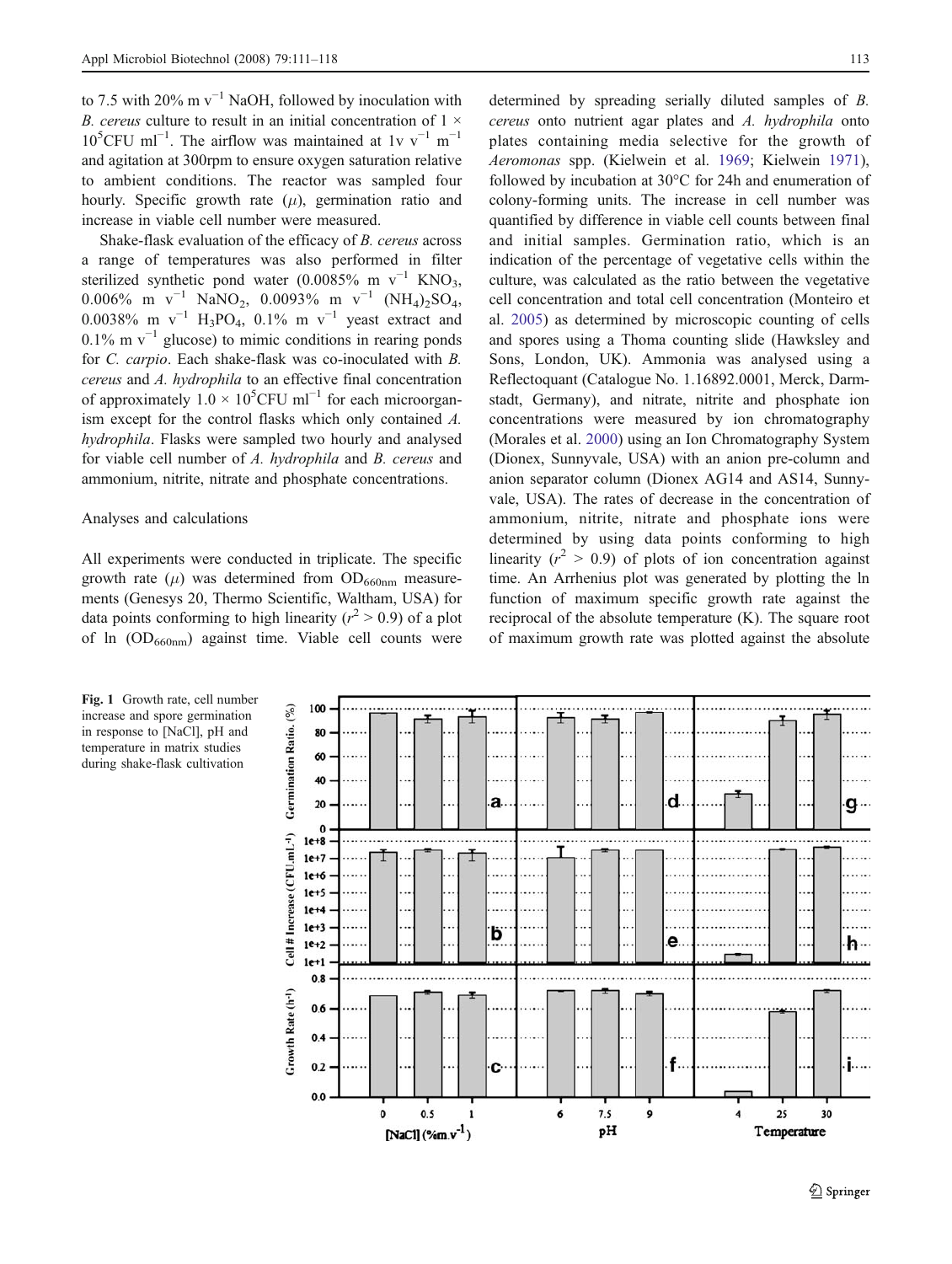<span id="page-3-0"></span>temperature (K) to examine conformance of the data to the Ratkowsky function (Ratkowsky et al. [1983;](#page-7-0) Choma et al. [2000\)](#page-6-0). The normalised efficiency of the biological agent was calculated by determination of the relative percentage values using the linear equations for the actual rates of decrease in concentration of waste ions and A. hydrophila with the rate at 25°C (optimum temperature for rearing of ornamental C. carpio) being equated to 100% efficiency.

# Results

Effect of temperature, salinity and pH on the growth of B. cereus

The effects of temperature, salinity and pH on spore germination and cell growth of the putative biological agent B. cereus during shake-flask cultivation in activation medium are presented in Fig. [1](#page-2-0). Changes in temperature demonstrated a significant impact on germination ratio ( $p <$ 0.0001), increase in cell number ( $p \le 0.01$ ) and specific growth rate ( $p \le 0.001$ ) of the biological agent. Decreasing the temperature from 30°C to 4°C resulted in a drastic decline in germination ratio from 95% to 29%, viable cell number from  $4.6 \times 10^7$  to  $3 \times 10^1$ CFU ml<sup>-1</sup> and specific growth rate from  $0.718$  to  $0.035h^{-1}$ . However, there was no significant impact of salinity or pH on the responses measured within the minimum–maximum of the ranges tested  $(p > 0.1)$ .

The impact of temperature on *B. cereus* growth was further investigated under well-controlled conditions in bioreactors (Fig. 2). The germination ratio was lowest at 4°C (28.8%) and increased substantially up to 13°C (83.2%). The further increase in germination ratio at temperatures between 13°C and 30°C was negligible, resulting in an average germination ratio of  $88.5 \pm 4.9\%$ . A rapid increase in cell number was observed between 4°C and 20°C, whilst higher cultivation temperature did not significantly increase cell number ( $p = 0.29$ ). The correlation between temperature and specific growth rate could be modelled using a linear function ( $\mu = 0.027t - 0.1052$ ;  $r^2 =$ 0.99), which could be used to estimate the specific growth rate of the biological agent at any given temperature. The growth rate response to temperature was also modelled to the Arrhenius and Ratkowsky functions (Fig. [3\)](#page-4-0). The Arrhenius plot resulted in a lower linear regression of the complete data set ( $r^2 = 0.92$ ), whilst separate linear regressions for each of the low- and high-temperature data domains were highly significant ( $r^2 = 0.99$ ). The growth rate data also conformed to the Ratkowsky function ( $r^2$  = 0.99), indicating that the growth rate response of the biological agent to temperature is similar to that of other microorganisms.



Fig. 2 Growth rate, cell number increase and spore germination in response to temperature in bioreactor cultivation

Effect of temperature on the functionality of B. cereus as a biological agent

The impact of temperature on the efficacy of B. cereus as a biological agent for aquaculture, measured as the decrease in concentrations of pathogenic A. hydrophila and ammonium, nitrite, nitrate and phosphate waste ions, was investigated at 13°C, 20°C and 30°C in shake-flasks using synthetic pond water. These conditions mimic the environments in rearing ponds for C. carpio and conformed to the low-, mid- and high-temperature domains for B. cereus growth as determined from the Arrhenius plots. Coculturing in the presence of pathogenic A. hydrophila resulted in B. cereus growth rates of 0.424, 0.579 and  $0.718h^{-1}$  at 13°C, 20°C and 30°C, respectively (Fig. [4\)](#page-4-0). Although the A. hydrophila growth rate in the control treatments (absence of B. cereus) was also reduced at lower temperature, a marked decrease in A. hydrophila cell number was observed during B. cereus co-culture (Fig. [5\)](#page-4-0).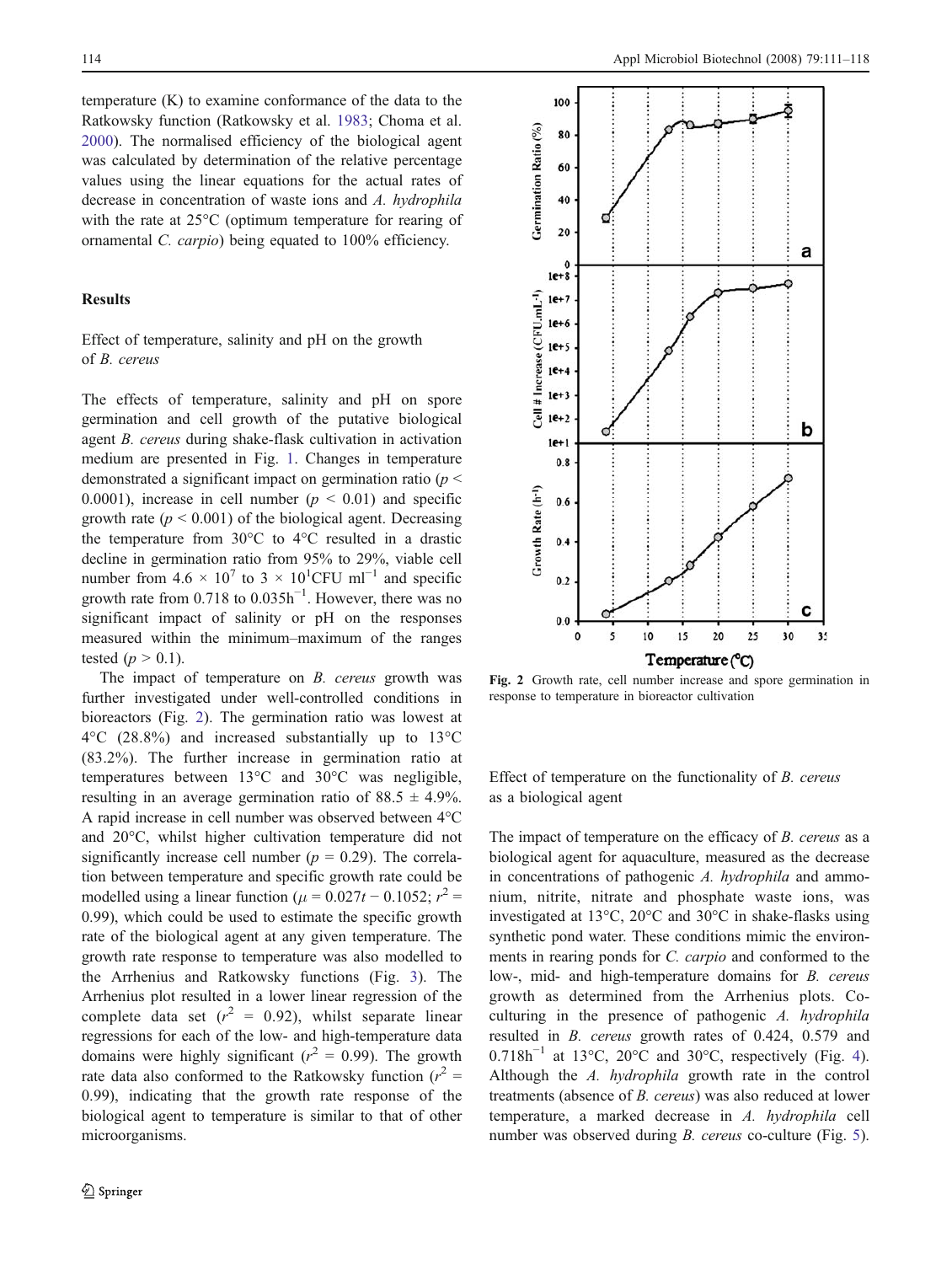<span id="page-4-0"></span>



The B. cereus biological agent, therefore, reduced the A. hydrophila growth at all the temperature points tested. The difference in viable cell number of A. hydrophila between control and test treatments at the endpoint of the study was  $3.5 \times 10^5$ ,  $6.9 \times 10^5$  and  $9.7 \times 10^5$ CFU ml<sup>-1</sup> at 13°C, 20°C and 30°C, respectively, confirming that the reduction in A. hydrohila cell number is attributed to the actual presence of B. cereus. Significant rates of decrease in the concentrations of ammonium, nitrite, nitrate and phosphate waste ions were observed across the range of temperatures studied, as a result of B. cereus co-culture (Fig. [6](#page-5-0)).

The rate of decrease in concentrations of A. hydrophila and ammonium, nitrite, nitrate and phosphate ions could be correlated to the cultivation temperature in a linear manner  $(r^2 > 0.98;$  Fig. [6](#page-5-0)a), resulting in equations that could predict the efficacy of the biological agent against each of these criteria. A more useful indicator of efficacy of the biological agent at different temperatures was determined by normalisation of the rates of decrease to a temperature



Fig. 4 Growth of B. cereus in co-culture with A. hydrophila at low-, mid- and high-temperature domains in shake-flask culture  $(n = 3)$ 

equivalence point (25°C being the optimum temperature for rearing of ornamental C. carpio), thus resulting in a single straight line equation ( $R_{\text{nr}} = 6.691t - 67.461$ ;  $r^2 = 0.99$ ) for prediction of the efficacy of the biological agent across different temperatures (Fig. [6](#page-5-0)b).



Fig. 5 Growth of A. hydrophila in co-culture with and without B. cereus at low-, mid- and high-temperature domains in shake-flask culture  $(n = 3)$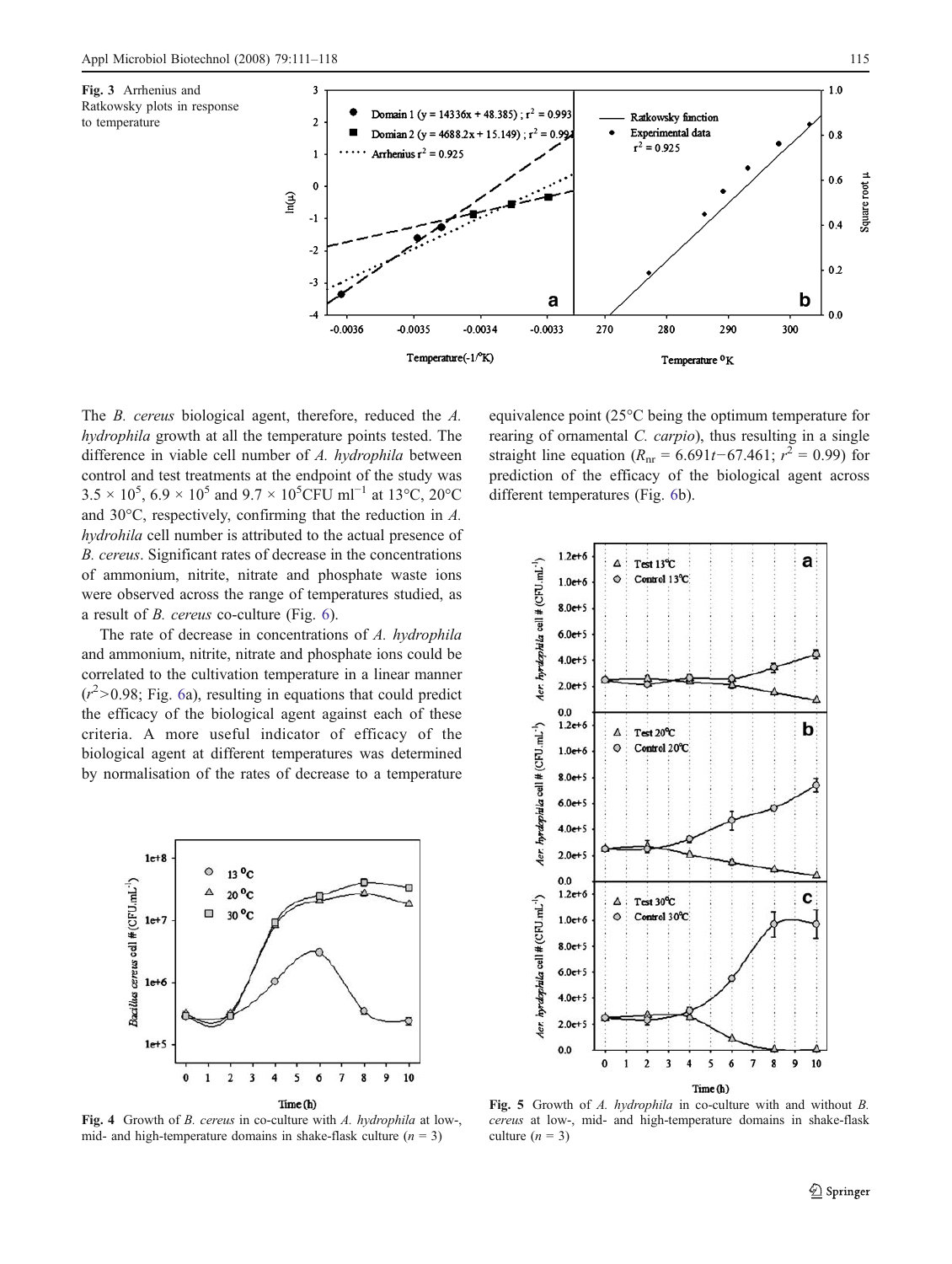<span id="page-5-0"></span>Fig. 6 Rate of decrease in pathogen and waste ion concentrations in response to temperature



#### Discussion

There is sufficient evidence of the benefits associated with the use of spore-forming bacteria, such as Bacillus spp., as biological agents for improving water quality and reducing disease in aquaculture (Gomez-Gil et al. [2000;](#page-6-0) Irianto and Austin [2002](#page-7-0); Rengipat et al. [2000;](#page-7-0) Sanders et al. [2003](#page-7-0); Wolken et al. [2003](#page-7-0); Vaseeharan and Ramamsamy [2003](#page-7-0); Hong et al. [2005](#page-7-0); Lalloo et al. [2007](#page-7-0)). B. cereus (NRRL 100132) was previously isolated and selected over other isolates based on in vitro and in vivo tests (Lalloo et al. [2007\)](#page-7-0) using a rationale similar to other researchers (Gram et al. [1999](#page-6-0); Vaseeharan and Ramamsamy [2003](#page-7-0)). This putative biological agent demonstrated the potential for commercial use in culture of ornamental C. carpio (Lalloo et al. [2007](#page-7-0)). Information on the suitability and robustness of putative biological agents in response to environmental conditions such as salinity, pH and temperature are limited due to the difficulty in measuring interactive effects in vivo and a lack of in vitro studies, yet changes in these conditions influence cell growth, survival and functionality of Bacillus spp. as biological agents (Fast and Menasveta [2000](#page-6-0); Budde et al. [2006\)](#page-6-0). The functionality of the B. cereus NRRL 100132 isolate across the extreme ranges of culture conditions for C. carpio was therefore investigated. Oxygen was not considered as it is generally maintained at ambient saturation conditions in carp rearing systems, whilst an in vivo study did not indicate any negative impact of the biological agent on oxygen concentration (Lalloo et al. [2007](#page-7-0)).

The present study has demonstrated that the growth of the B. cereus biological agent could be maintained across the range of pH and salinity typically applied to the rearing of C. carpio, whilst changes in temperature had a significant impact on spore germination and vegetative cell growth (Fig. [1](#page-2-0)). The absence of interaction between salinity (NaCl concentration), pH and the growth of a different strain of B. cereus, within the ranges tested in the present study, has been reported previously (Chorin et al. [1997;](#page-6-0) Leguerinel et al. [2000](#page-7-0); Jobin et al. [2002](#page-7-0)).

Spore germination, growth rate and increase in cell number of B. cereus were low at 4°C but increased substantially above 13°C (Fig. [2](#page-3-0)). Germination was, however, observed at 4°C in contrast to the study by Chorin et al. [\(1997](#page-6-0)) where no growth was observable at this temperature using different strains of B. cereus. Cell number increased significantly up to 20°C with limited increase thereafter, indicating a maximum cell yield on the growth media independent of the temperature increase from 20°C to 30°C. Bacillus subtilis was also shown to sustain viability below 11°C (Nicholson et al. [2000](#page-7-0)) and cold shock responses have been furthermore observed below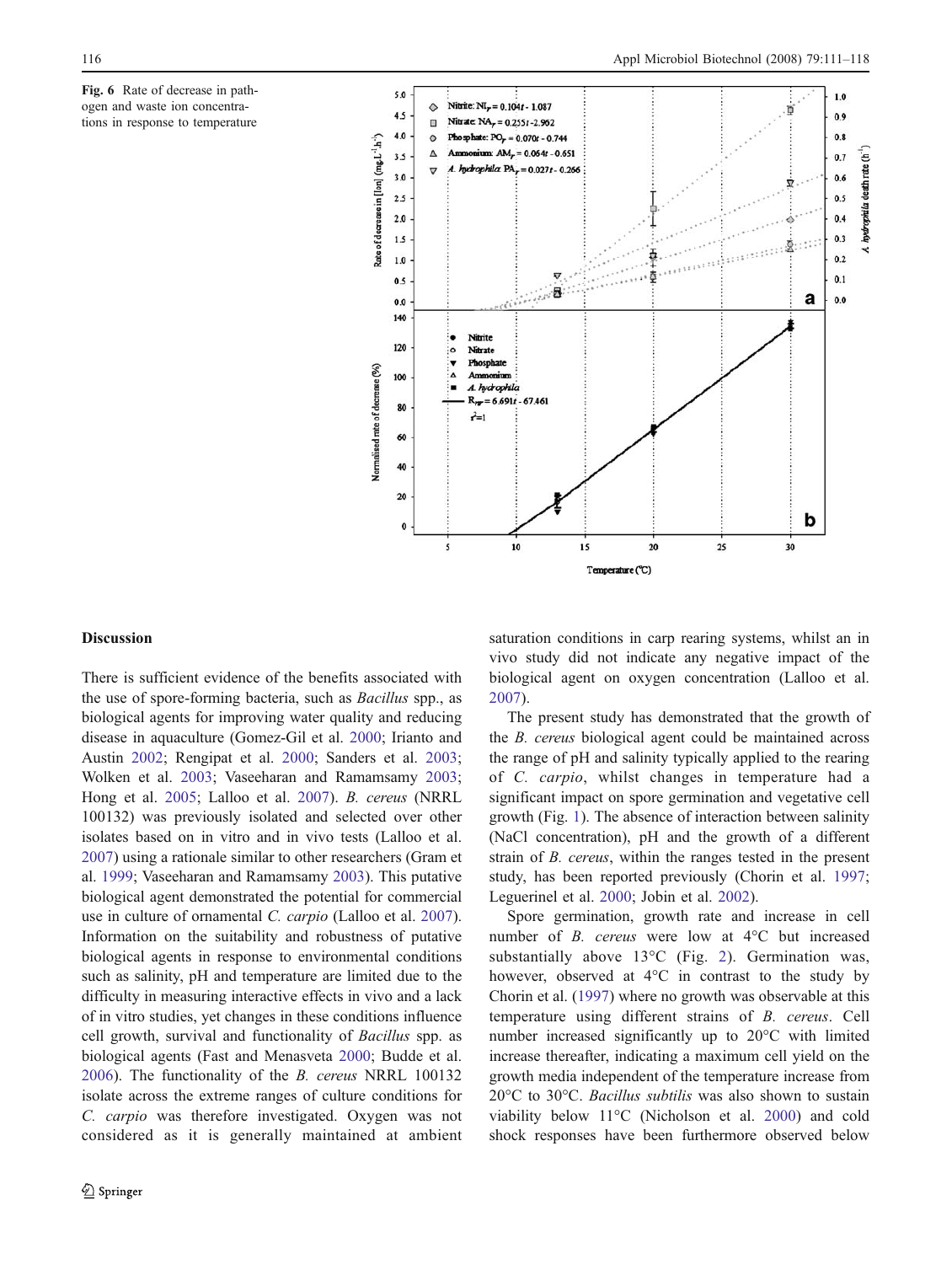<span id="page-6-0"></span>these temperatures (Budde et al. 2006). The growth rate data was indicative of a thermokinetic relationship with increasing temperature (Fig. [2](#page-3-0)c). When modelled to the Arrhenius function, low- and high-temperature domains were observable (Fig. [3](#page-4-0)a), which conformed to changing metabolic growth rates between the low and high ranges, respectively. A similar observation has been previously reported for *B. cereus* TZ415 where the critical switch point was 13°C (Choma et al. 2000). The experimental data showed a linear correlation to the Ratkowsky function (Fig. [3b](#page-4-0)), indicating that the model is useful as a predictive tool of the growth rate for B. cereus (NRRL 100132) across a temperature range. In contrast to the Arrhenius model, however, the temperature domains could not be predicted by the Ratkowsky function, thus demonstrating the usefulness of the Arrhenius function in predicting the growth of biological agents in vitro.

Attenuation of the growth rate of the B. cereus biological agent at lower temperatures did not translate directly into a lack of functionality because acceptable rates of pathogen suppression and removal of waste metabolites across the range of temperature was observed. Furthermore, the metabolic rate of C. carpio is significantly reduced at lower temperatures, which translates to a reduced intake of feed, waste metabolite generation and concomitant decrease in pathogen propensity (Lammens [2004\)](#page-7-0). The present study also demonstrated a reduction in the growth rate of pathogenic A. hydrophila at low temperature. Attenuation of pathogen growth by B. cereus increased with increasing temperature (Fig. [6](#page-5-0)), indicating that the functionality of the biological agent was growth-associated and could potentially be ascribed to the mechanism of competitive exclusion (Sanders et al. [2003](#page-7-0); Hong et al. [2005](#page-7-0)). A separate study on *Bacillus* isolates also revealed a relationship between temperature and the efficacy of biological agents relating to the production of inhibitory metabolites (Foldes et al. 2000). The decreases in concentrations of waste ions were also enhanced at higher temperatures. Nitrogen removal is classically ascribed to autotrophic bacteria in natural systems, but there have been several reports suggesting a contribution by heterotrophic bacteria in this regard (Robertson and Kuenen [1990](#page-7-0); Sakai et al. [1996;](#page-7-0) Sakai et al. [1997](#page-7-0); Martienssen and Schöps [1999;](#page-7-0) Su et al. [2001](#page-7-0); Kim et al. [2005](#page-7-0); Lin et al. [2006](#page-7-0)).

The present study has demonstrated a novel method for the assessment and prediction of the functionality of biological agents in an in vitro system across a temperature range. Results of the in vitro assay of the B. cereus isolate for disease control and water quality enhancement in the rearing of ornamental C. carpio were in agreement with an in vivo assessment using live ornamental C. carpio in a previous study (Lalloo et al. [2007](#page-7-0)). Other researches have also reported that the addition of beneficial bacteria can

enhance the health of animals by effecting a holistic improvement in waste ion removal and pathogen reduction (Larmoyeux and Piper [1973;](#page-7-0) Liao and Mayo [1974](#page-7-0); Jeney and Jeney [1995;](#page-7-0) Shimeno et al. [1997](#page-7-0); Boyd and Tucker 1998; Frances et al. 2000). By normalising the rates of decrease of pathogenic A. hydrophila, ammonium, nitrite, nitrate and phosphate relative to the optimum temperature (25 $\degree$ C) for growth of *C. carpio* (Metz et al. [2003\)](#page-7-0), a useful predictive model was generated which expresses the holistic functionality of the biological agent across a temperature range.

Acknowledgements Nodumo Zulu is acknowledged for the technical assistance. This work was supported by the BioPAD Biotechnology Regional Innovation Centre.

### References

- Austin B, Austin DA (1999) Bacterial fish pathogens. Springer Praxis, Chichester UK
- Barker G (2000) Novel methods to reduce disease in aquaculture. Fish Vet J 5:66–71
- Boyd CE (1985) Chemical budgets for channel catfish ponds. Trans Am Fish Soc 114:291–298
- Boyd CE, Tucker CS (1998) Pond aquaculture water quality management. Kluwer, Boston MA USA
- Budde I, Steil L, Scharf C, Völker U, Bremer E (2006) Adaptation of Bacillus subtilis to growth at low temperature: a combined transcriptomic and proteomic appraisal. Microbiology 152:831–853
- Choma C, Clavel T, Dominguez H, Razafindramboa N, Soumille H, Nguyen-the C, Schmitt P (2000) Effect of temperature on growth characteristics of Bacillus cereus TZ415. Int J Food Microbiol 55:73–77
- Chorin E, Thuault D, Cléret J, Bourgeois C (1997) Modelling Bacillus cereus growth. Int J Food Microbiol 38:229–234
- de Kinkelin P, Michel C (1992) The use of drugs in aquaculture. Infofish Int 11:45–49
- Fast AW, Menasveta P (2000) Some recent issues and innovations in marine shrimp pond culture. Reviews Fish Sci 8:151–233
- Foldes T, Bámhegyi I, Herpai Z, Varga L, Szigeti J (2000) Isolation of Bacillus strains from the rhizosphere of cereals and in vitro screening for antagonism against phytopathogenic, food borne pathogenic and spoilage micro-organisms. J Appl Microbiol 89:840–846
- Frances J, Nowak BF, Allan GL (2000) Effects of ammonia on juvenile silver perch (Bidyanus bidyanus). Aquaculture 183:95–103
- Gram L, Melchiorsen J, Spanggaard B, Huber I, Nielsen TF (1999) Inhibition of Vibrio anguillarum by Pseudomonas flourescens AH2, a possible probiotic treatment of fish. Appl Environ Microbiol 65:969–973
- Gomez-Gil B, Roque A, Turnbull JF (2000) The use and selection of probiotic bacteria for use in the culture of larval aquatic organisms. Aquaculture 191:259–270
- Gross A, Nemirovsky A, Zilberg D, Khaimov A, Brenner A, Snir E, Ronen Z, Nejidat A (2003) Soil nitrifying enrichments as biofilter starters in intensive re-circulating saline water aquaculture. Aquaculture 223:51–62
- Guetsky R, Shtienberg Y, Elad Y, Fischer E, Dinoor A (2002) Improving biological control by combining biocontrol agents each with several mechanisms of disease suppression. Phytopathology 92:976–985